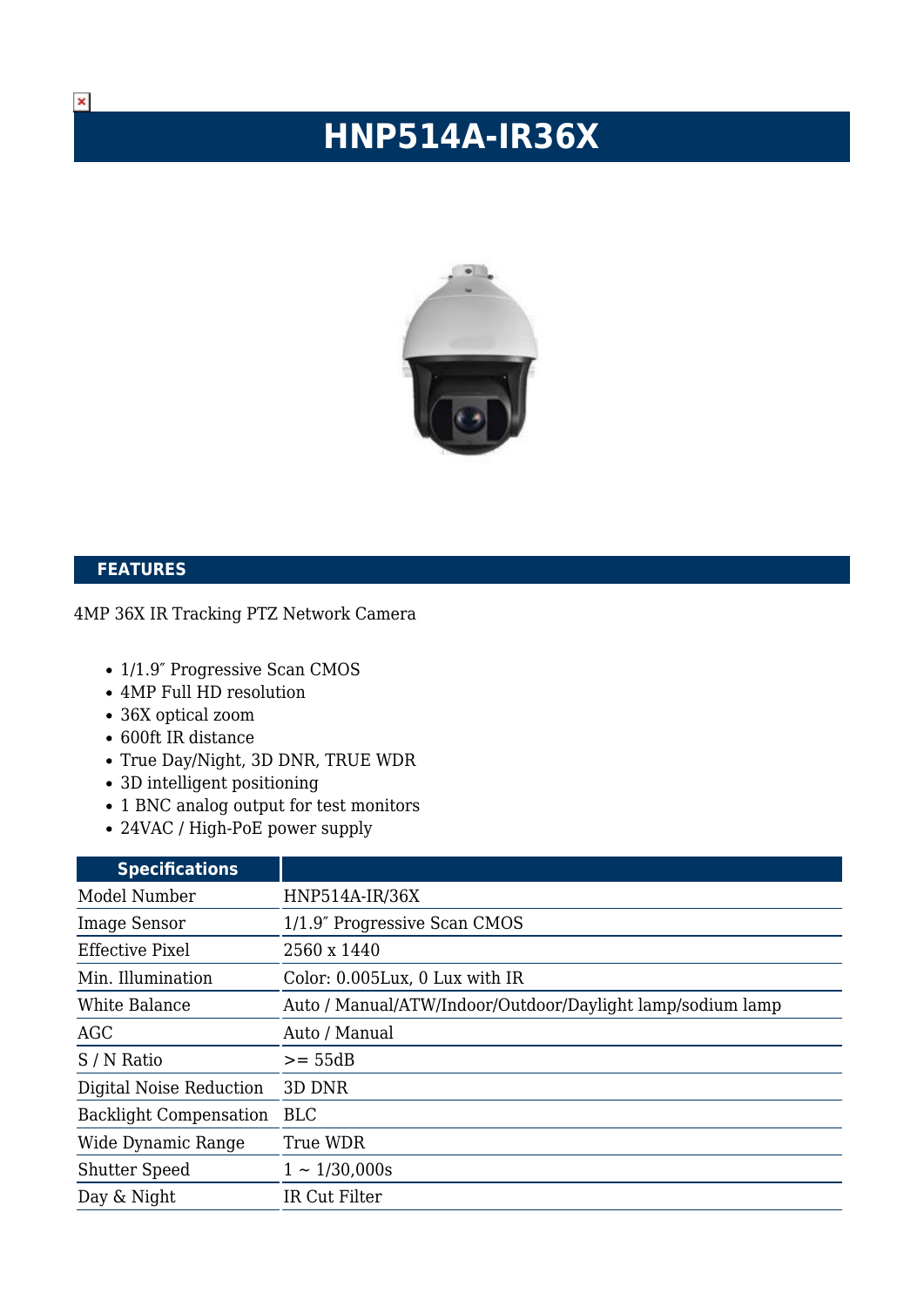| <b>Specifications</b>        |                                                                                                                                                                   |
|------------------------------|-------------------------------------------------------------------------------------------------------------------------------------------------------------------|
| Digital Zoom                 | 16X                                                                                                                                                               |
| <b>Focus Mode</b>            | Auto / Semiautomatic / Manual                                                                                                                                     |
| Len Focal Length             | 5.7 mm $\sim$ 205.2 mm, 36X                                                                                                                                       |
| Zoom Speed                   | Approx 4.4s (Optical Wide-Tele)                                                                                                                                   |
| Angle of View                | $51.1 \sim 1.7$ degree (Wide-Tele)                                                                                                                                |
| Min. Working Distance        | $10 \sim 1500$ mm (Wide-Tele)                                                                                                                                     |
| Aperture Range               | $F1.5 \sim F4.5$                                                                                                                                                  |
| Range                        | Pan: 360° endless: Tilt 20° ~ 90° (Auto Flip)                                                                                                                     |
| Speed                        | Pan Manual Speed: $0.1^{\circ} \sim 160^{\circ}/s$ , Pan Preset speed: 240°/s; Tilt<br>Manual speed: $0.1^{\circ} \sim 120^{\circ}/s$ , Tilt Preset speed: 200°/s |
| Proportional Zoom            | rotation speed can be adjusted automatically according to zoom<br>multiples                                                                                       |
| Number of Preset             | 300                                                                                                                                                               |
| Patrol                       | 16 patrols, up to 32 presets per patrol                                                                                                                           |
| Park action                  | Pattern/Pan scan /Tilt scan/Frame scan/Panorama scan/Random scan                                                                                                  |
| Power-off Memory             | Support                                                                                                                                                           |
| IR distance                  | UP to 600ft                                                                                                                                                       |
| IR Internsity                | Automatically adjusted, depending on the zoom ratio                                                                                                               |
| Audio input                  | 1 Mic in/Line in interface, line input: 2-2.4V[p-p]; output impedance:<br>$1K\Omega$ , $\pm 10\%$                                                                 |
| Audio Output                 | 1 Audio output interface, line level, impedance: $600\Omega$                                                                                                      |
| Alarm I/O                    | 7/2                                                                                                                                                               |
| Network Ethernet             | 10Base-T / 100Base-TX, RJ45 connector                                                                                                                             |
| Max. Image Resolution        | 2560 x 1440                                                                                                                                                       |
| Frame Rate                   | 30fps (2560 x 1440)                                                                                                                                               |
| <b>Image Compression</b>     | H.265+/H.265/H.264+/H.264/MJPEG                                                                                                                                   |
| <b>Audio Compression</b>     | G.711ulaw/G.711alaw/G.726/MP2L2/G.722                                                                                                                             |
| Protocols                    | IPv4/IPv6, HTTP, HTTPS, 802.1x, Qos, FTP, SMTP, UPnP, SNMP,<br>DNS, DDNS, NTP, RTSP, RTP, TCP, UDP, IGMP, ICMP, DHCP, PPPOE                                       |
| Simultaneous Live View       | Up to 20 users                                                                                                                                                    |
| <b>Streams</b>               | <b>Dual Streams</b>                                                                                                                                               |
| Mini SD Memory Card          | Support up to 128GB Micro SD/SDHC/SDXC card. Support Edge<br>recording                                                                                            |
| User/Host Level              | Up to 32 user, 3 Levels: Administrator, Camera control, Live view only                                                                                            |
| <b>Security Measures</b>     | User authentication (ID and PW), Host authentication (MAC address),<br>IP address filtering                                                                       |
|                              | Application programming Open-ended API, support Onvif PSIA and CGI                                                                                                |
| Web Browser                  | IE7, IE8, IE9, Chrome $8 +$ , Firefox $3.5 +$ , Safari $5+$                                                                                                       |
| RS-485 Protocols             | HIKVISION, Pelco-P, Pelco-D, self-adaptive                                                                                                                        |
| Power                        | Hi-PoE&24 VAC, Max.60W                                                                                                                                            |
| <b>Operating Temperature</b> | $-30^{\circ}$ C ~ 65°C ( $-22^{\circ}$ F ~ 149°F)                                                                                                                 |
| Humidity                     | 90% or less                                                                                                                                                       |